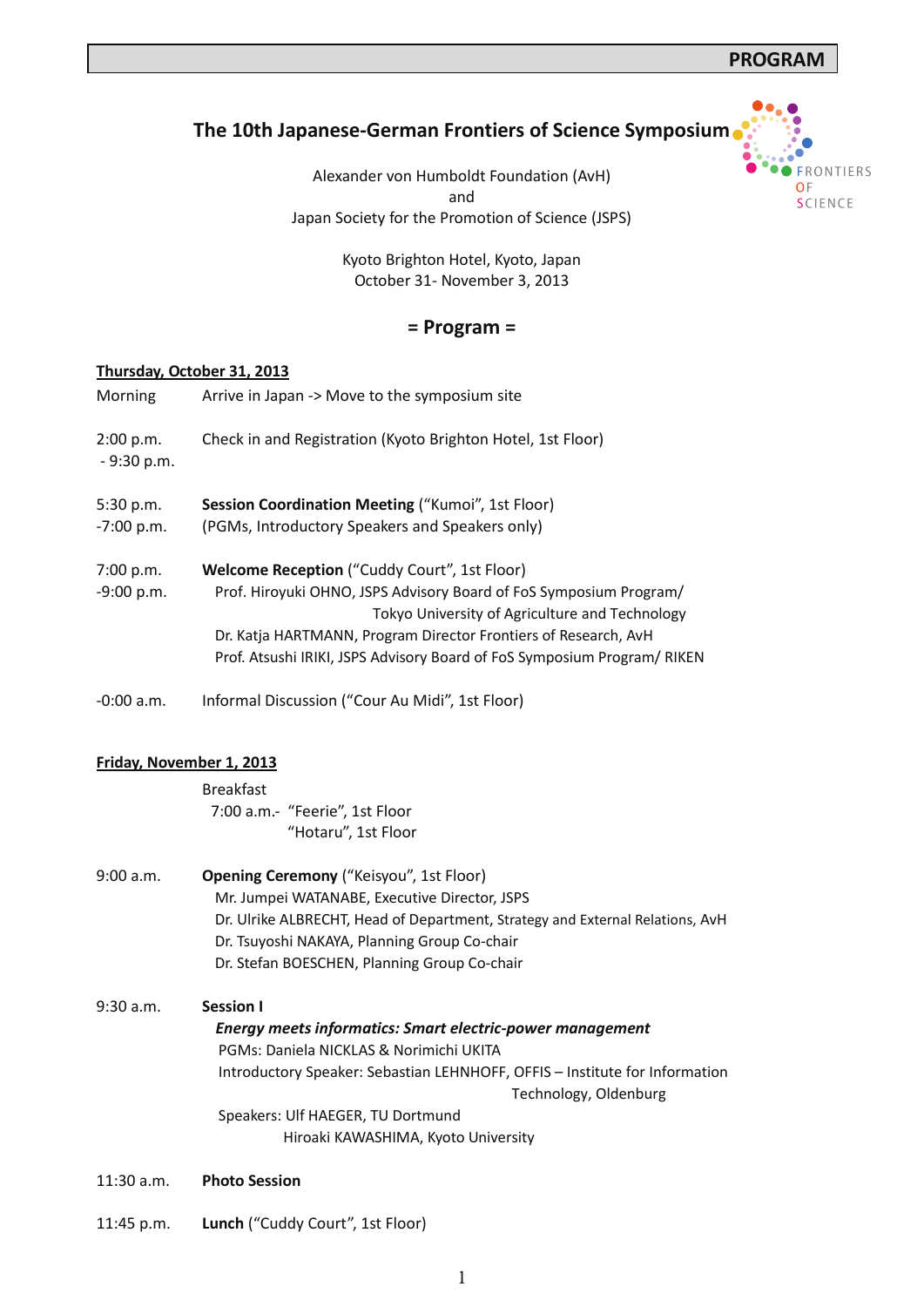## **PROGRAM**

# 1:00 p.m. **Session II**  *Imaging molecular motion* PGMs: Christine SELHUBER-UNKEL & Takafumi UENO Introductory Speaker: Ryota IINO, The University of Tokyo Speakers: Masayuki ENDO, Kyoto University Berenike MAIER, University of Cologne

- 3:00 p.m. **Coffee Break**
- 3:30 p.m. **Flash Poster Talks**
- 5:00 p.m. **Poster Session I** << Odd Numbers and 11<sup>th</sup> JGFoS PGMs>>
- 6:30 p.m. **Dinner** ("Cuddy Court", 1st Floor)
- -8:00 p.m.
- -0:00 a.m. Informal Discussion ("Cour Au Midi", 1st Floor)

#### **Saturday, November 2, 2013**

Breakfast 7:00 a.m.- "Feerie", 1st Floor "Hotaru", 1st Floor

| 8:30 a.m. | <b>Session III</b>                                         |
|-----------|------------------------------------------------------------|
|           | Aerosols: sources, depositions and impacts                 |
|           | PGMs: Anja ENGEL & Kei YOSHIMURA                           |
|           | Introductory Speaker: Atsushi MATSUKI, Kanazawa University |
|           | Speakers: Andreas HELD, University of Bayreuth             |
|           | Mizuo KAJINO, Meteorological Research Institute            |

10:30 a.m. **Coffee Break** 

| 10:50 a.m. | <b>Session IV</b>                                                           |
|------------|-----------------------------------------------------------------------------|
|            | Management of uncertainty – dynamics of change and problems of control      |
|            | PGMs: Stefan BOESCHEN & Yuriko YAMANAKA                                     |
|            | Introductory Speaker: Sabine PFEIFFER, University of Applied Science Munich |
|            | Speakers: Shuhei KIMURA, University of Tsukuba                              |
|            | Marc MOELDERS, Bielefeld University                                         |

1:00 p.m. **Cultural tour incl. Lunch**

-5:30 p.m.

6:00 p.m. -7:30 p.m. **Poster Session II and Get-Together-Drink <<Even Numbers>> << Planning Group Meeting\*1>>** ("Kumoi", 1st Floor)

7:30 p.m. **Dinner** ("Cuddy Court", 1st Floor)

-9:00 p.m.

-0:00 a.m. Informal Discussion ("Cour Au Midi", 1st Floor)